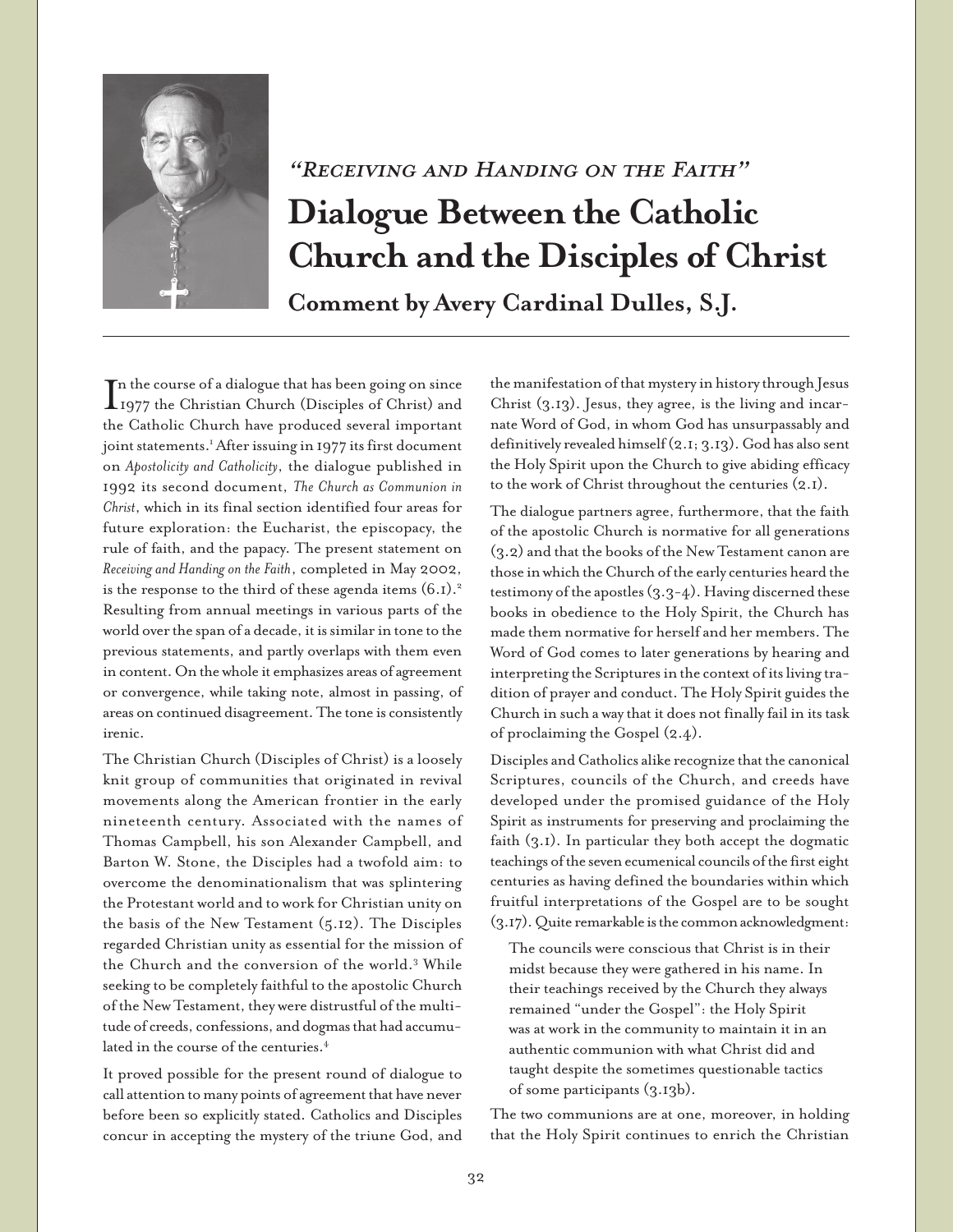community with diverse charisms. Ordained ministers, including bishops, are equipped for their ministry of teaching and governing the Church; scholars, for the tasks of study and research, and the body of the faithful, for their diverse roles in the Church's life of worship and witness (2.23-24).

Remarkable also are the agreements on the sacraments of baptism and the Eucharist the only two sacraments commonly recognized by Protestants. Disciples, like Catholics, recognize the saving power of the sacraments, which bring believers into the Church and establish bonds among Christians of all times and places (2.5). Whereas some Protestants have regarded sacraments only as signs, the two parties to this dialogue see them also as efficacious instruments of grace (5.6). They point especially to the Eucharist as central to the life of the Church and as a source of strength for Christian witness (5.9), at least in the sense that the memory of the Eucharist sustains the Church's life. 5

Another area of agreement is the primacy of evangelization among the tasks of the Church. Vatican II asserted that "the pilgrim Church is missionary by her very nature" (AG 2); and John Paul II elaborated on this statement in his encyclical *Redemptoris missio* (RM 62). In similar language the dialogue asserts that "the Church is essentially a missionary community, a community of those sent into the world to proclaim the offer of God's gifts to all persons" (2.1). The authors likewise agree that the task of evangelization is incumbent not only on a special class of missionaries but on all the faithful, who through baptism into the Body of Christ partake of the dignity and mission of Christ prophet, priest, and king  $(5.1)^6$ .

The statement goes into some detail in specifying the ways in which Christians hand on the faith and form new generations in discipleship. It speaks about how parents in the home transmit the faith to their children by word and example, about Sunday schools and catechetical programs, about youth groups, preaching, and the apostolate of the pen (5.3-5). Echoing the words of John Paul II that "the witness of a Christian life is the first and irreplaceable form of mission,"7 the document calls attention to the effectiveness of the lives and example of committed Christians as a means of bearing witness to the Gospel (5.9). Evangelization, moreover, should not be left only to the spontaneous initiative of individuals; it can be facilitated by the Church through its organized programs  $(5.10).$ 

In this connection, the document warns against excessive individualism. Building on its own previous statements, the dialogue reiterates the fact that life in Christ is always life in the community of Christian believers, who are bonded to one another in the one Body of Christ (2.5).

The communion enjoyed by believers in Christ is not confined to their own denomination or tradition. The Disciples are already in full communion with several churches, including the United Church of Christ, and have, for the past forty years, taken active leadership in the initiative now known as Churches Uniting in Christ (formerly the Consultation on Church Union). They see the present dialogue statement as manifesting the real though imperfect communion that exists "in via" between Disciples and Catholics. Catholics, since they consider themselves to be in various degrees of communion with all baptized Christians, can gladly join in this affirmation, while recognizing that, as the statement itself says, the proclamation of the Church is weakened by the divisions that continue to exist among Christians (5.13).

\* \* \*

While expressing satisfaction at the remarkable series of convergences just noted, I should like to call attention to some remaining areas where the agreement is incomplete and to propose some personal reflections on the remaining differences.

In the early years of their existence the Disciples often used the motto "No creed but Christ" (3.16) They have tended to eschew formal creeds because of the fear of dividing Christians against one another on merely verbal or theological issues.<sup>8</sup> The present statement does much to overcome whatever may have been excessive in this reaction. The Disciples here show themselves willing to adhere to the creeds and doctrine<sup>9</sup> of the early Church, notably those taught by the first seven ecumenical councils. They affirm that in their church it is unacceptable to deny the Christological doctrines of Nicaea and Chalcedon (3.12,17).

This more positive stance toward the early creeds and conciliar teachings seems very appropriate for Protestants who attach central importance to baptism and who affirm the inseparability between baptism and the profession of faith. The early creeds were intended to express the "'rule of faith" already in use for preparing-candidates for baptism. Candidates on the occasion of their baptism were required to recite (or "render") the creed. It would be surprising for a Church that practices believers' baptism to become non-creedal.

While it is certainly of interest to find the Disciples so willing to affirm the authority of the ecumenical councils of the first eight centuries, a point of agreement, the restriction of conciliar authority to the early centuries is a point that calls for more explicit discussion than it receives in the present statement. Has the presence of the Holy Spirit to the Church and its pastors diminished since the first millennium?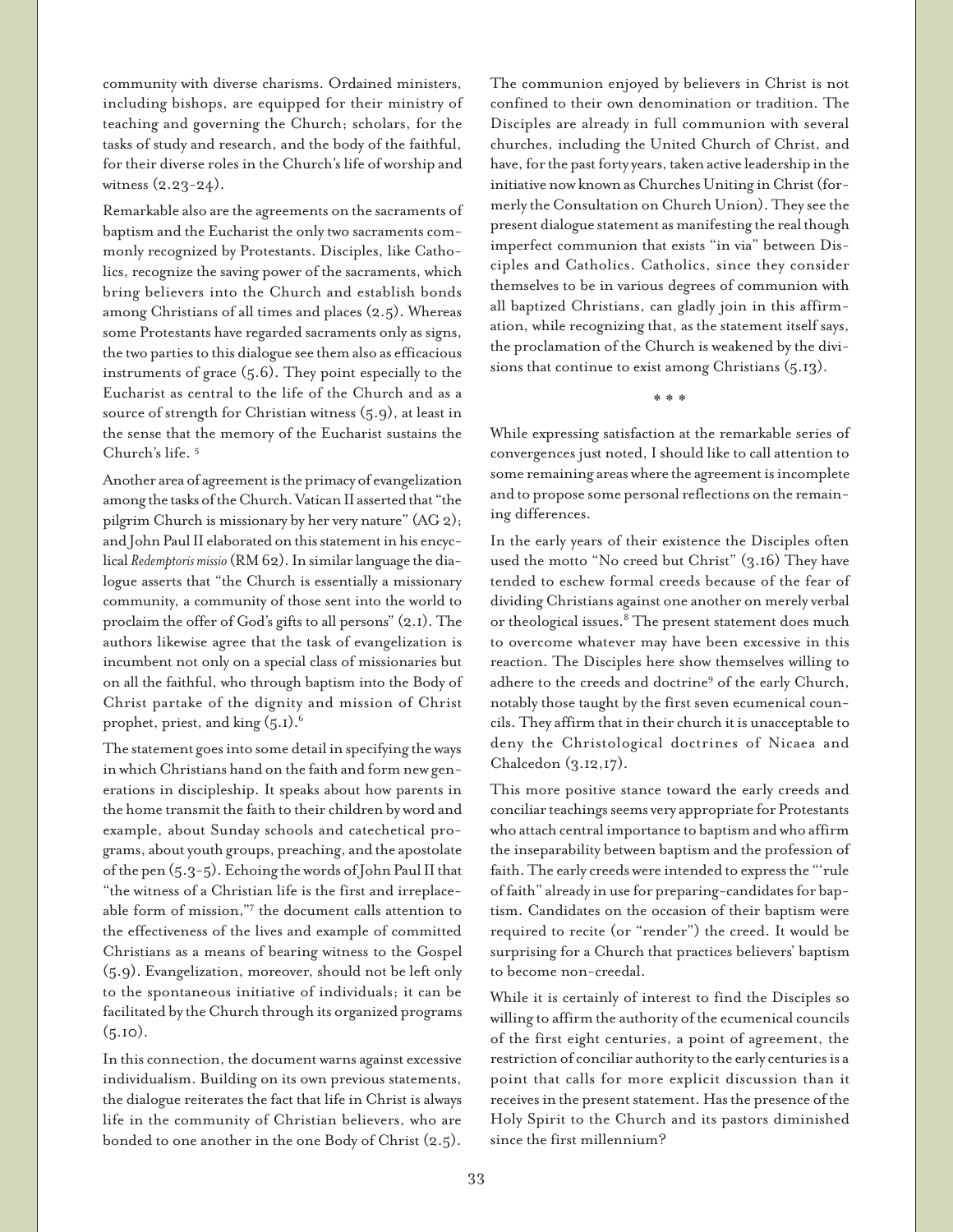It could perhaps be argued that the early councils, unlike laser ones, articulated the consensus of the whole Church. At one point the statement mentions the attachment of Disciples to the rule of Vincent of Lerins to the effect that we are bound to believe what has been held always, everywhere, and by all Christians (1.5). But the teaching of the early councils would scarcely pass the Vincentian test. These councils were unitive for Christians who accepted them, but for others they were divisive. Nicaea expelled the Arians, Constantinople the Macedonians, Ephesus the Nestorians, and Chalcedon the Monophysites. As John Henry Newman demonstrated with numerous examples, the teaching of the early councils represented a doctrinal development beyond what had been generally held in the ante-Nicene era.9 Later councils such as those of Trent and the First Vatican Council, while embodying certain further developments, were well received by the Catholic Church. While they could not remedy schisms that had already occurred, they occasioned no schisms on the scale that the early councils did.

A more obvious reason for privileging the councils of the first millennium is that even though they were conducted on Eastern soil, they were received in the West as well as in the East, whereas the councils of the second millennium have not been accepted by most Eastern churches. This line of reasoning seems to be suggested at certain points (e.g., 3.13b and d). The question seems to be whether the Church, since the schism of the eleventh century, is still capable of authoritatively deciding doctrinal questions. From a Catholic point of view, this question has to be answered in the affirmative, since Christ promised to remain with his Church to the end of time. The lack of universal reception is regrettable, but it should not be allowed to prevent the Church from testifying to the truth and condemning views that it perceives to be antithetical to the gospel.

The meaning and force of reception appears to be still at issue between Disciples and Catholics. The statement tells us that "Disciples and Roman Catholics are not unanimous on the ways in which reception is achieved, but they agree on its necessity" (3.26). The lack of unanimity, I presume is connected with the question of papal and episcopal authority. For Catholics the magisterium consists of the Pope and the bishops in communion with him. The Holy Spirit gives validity and authority to their teaching, whether it be popular or unpopular. Reception is very important for the efficacy of conciliar decrees, but it can hardly be a condition for their authenticity. A council that condemns a heresy will almost inevitably fail to be received by those it condemns.

Intimating a third possible ground for preferring the

ancient councils, the statement declares that they "wished only to be at the service of Scripturet. (3.13c). These councils did indeed see themselves as interpreting Holy Scripture, and orthodox Christians will hold that their interpretations were correct. But the heretics (Arians, Nestorians,<sup>10</sup> and others) had their own favorite passages from Scripture and their own arguments, which did not lack a certain plausibility. If Disciples and Catholics deem it necessary to adhere to the conciliar interpretations, they do so because they trust that the Holy Spirit has directed the Church, as promised in the Gospels (3.1).

Medieval and modern councils, no less than ancient ones, have sought to be faithful to the Scriptures. Trent's teaching on original sin, justification, and the sacraments is supported by many quotations from Scripture, as is the teaching of Vatican I on papal primacy. Grounding in Scripture does not seem to account for the preference given to the ancient councils.

Still another argument for privileging the first seven councils is that "These councils articulated and defined the mystery of the Triune God manifested in history, revealed through Jesus Christ, which the Church has to proclaim 'until he comes again"', (3.13a). If I correctly understand this statement, it means that the early councils expressed the heart of the Christian faith. The basic Christian proclamation is that God is triune and that the second person of the Blessed Trinity became incarnate, died, and rose again for our redemption. In the Catholic tradition, the first four councils (and not just the first seven) hold priority of place, because they defined the most central truths of faith. In the ancient Church it was common to refer to them as the "four holy councils."

Some of the later councils, beginning with the fifth (Constantinople II of the year 553), became involved in subtle and complex questions that are not of concern to most of the laity, or even to most scholars. The same tendency is manifest in some of the late medieval councils, which delved deep into matters of scholastic theology. These refinements of doctrine are secondary in importance, but not, for all that, unimportant. In the language of Vatican II, we can say that there is "en order of 'hierarchy' of truths, since they vary in their relationship to the foundation of the Christian faith" (DR 11). The faithful as a body need not be troubled by even the most authoritative teachings on subtle or minor points, since they will rarely if ever be tempted to embrace the opinions condemned.

The distinction between central and peripheral doctrines, however, is not the same as between patristic and later councils. The first council, that of Nicaea, adopted the technical term *homoousion*, which was beyond the understanding of many of the simple faithful. The creed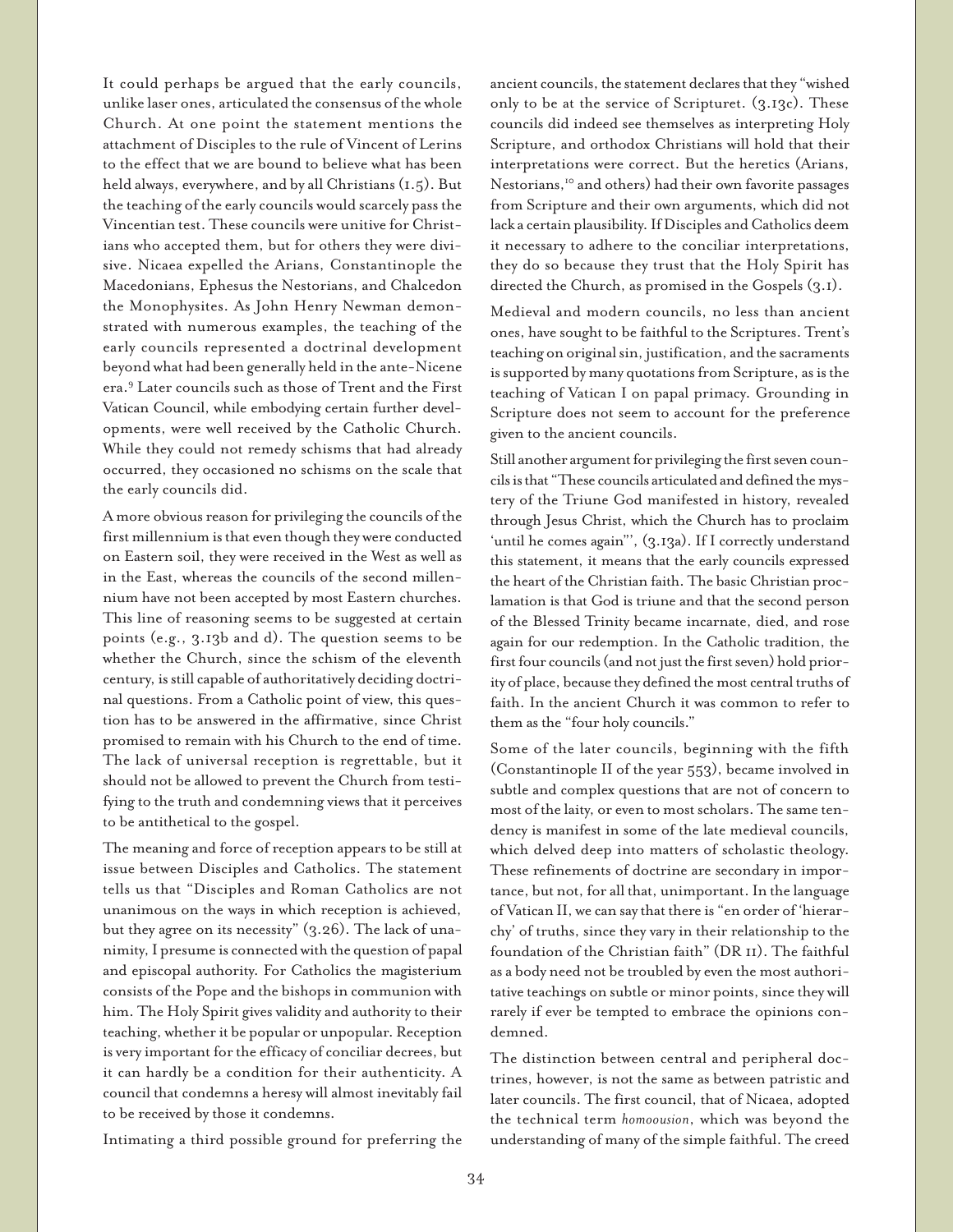of Nicaea was intended as "a bishops' creed," since, it was primarily of concern to bishops as teachers in the Church. Although no one was permitted to contradict the creed, it did not have to be professed in its entirety by each and every believer.

It is important for the magisterium to have authority to pronounce even on subtle technical questions. The concept of essence (*ousia*) is a technical one, but there is a world of difference in import between the Nicene *homoousion* (of the same essence) and the semi-Arian *homoiousion* (of like essence), since the one is orthodox and the other heretical when predicated of the divine persons. The fact that a false opinion is not intelligible to every lay Catholic is no reason why it may not be condemned.

For the authority of any council, as I have said, Catholics rely on the promises of Christ to the apostles and, by implication, to the bishops as their successors. The agreed statement recognizes this in 4.10 and 4.12. It quotes Alexander Campbell to the effect that the Holy Spirit gives teaching authority to bishops and deacons (4.11), but in churches of the Disciples today the office of teaching would seem to be in the hands of ordained ministers, who are expected not to teach except in consultation with their congregations and with other churches. The Disciples place ultimate teaching authority in the General Assembly or Conference, comprising both ministers and other church members.

Another point of difference is that "Disciples are more reluctant than Roman Catholics to provide official teaching on a wide range of matters" (4.12). They often prefer to wait until time and discussion have led to a consensus. Even when its General Assembly makes doctrinal determinations, "their decisions do not bind the conscience of individual members" (4.16).

The concept of binding consciences merits further discussion that it receives in the statement. In a sense, my conscience can only be bound by what I perceive as true. But because I am a Catholic Christian, I must in consistency attribute truth to the word of God as it comes to me through the Scriptures and the Church. The faith by which I freely accept the Word of God obliges me to form my conscience from these sources. Catholics rejoice (or at least should rejoice) in having a divinely authorized teacher that can inform them what views are incompatible with their faith with an authority that outweighs mere private judgment.

It is possible for the Church to give premature answers to questions that are not yet ripe for solution, but the opposite danger is equally great. When the Church tolerates opinions that are incompatible with God's revelation in

Christ, it falls short of its obligation to guide is members into the truth. It allows the Word of God to be obscured. Although one would like to think that the truth will prevail in open discussion, such hopes all too often prove illusory. Heresies often endure for many centuries and become compounded.

From the dialogue documents it would appear that the Disciples originally rejected some Calvinist formularies such as the Westminster Confession, with its celebrated doctrine of double predestination. Catholics would agree that in these confessions the churches overreached themselves. Many Presbyterians today would say as much. The Disciples had a sound instinct in seeking to rebuild the unity of Christians on the basis of the simpler confessions of faith found in Holy Scripture and the early baptismal creeds. That is surely the right place to begin, even if we cannot end there. The present statement, following up on *The Church as Communion*, acknowledges that Disciples as well as Catholics find in history "many developments which, because they are the work of the Holy Spirit, are normative for the Church."11 The continued disagreements seem to center about the problem of how to discern and implement these normative developments.

To bring this discussion to a conclusion, I suggest that there are three fundamental positions regarding the "rule of faith"—primitivism, limited development, and ongoing development. If the Disciples ever embraced primitivism, they have abandoned it in the dialogue statements of the past twenty-five years, which embrace the doctrinal developments of the early centuries. The present document give some hints that the Disciples are inclined to limit the normative developments to the first seven ecumenical councils. This would be a mediating position, similar to the *via media* that Newman propounded during his years as a high Anglican. But at certain points the Catholic-Disciples Dialogue seems to point the way beyond this arrested development, and to acknowledge that the assistance of the Holy Spirit remains with the Church and its teachers throughout the centuries. The dialogue statements do not, however, achieve clarity about the way in which the Church can authoritatively proclaim what has become clear only in more recent times.

In general, the new statement gives a very encouraging report on the fruits of the dialogue. While differences are alluded to, the emphasis is on the points of agreement. These agreements can surely be applauded. But perhaps it will become advisable at some point, when mutual trust is at a sufficiently high level, to engage in a more rigorous discussion of the remaining differences.